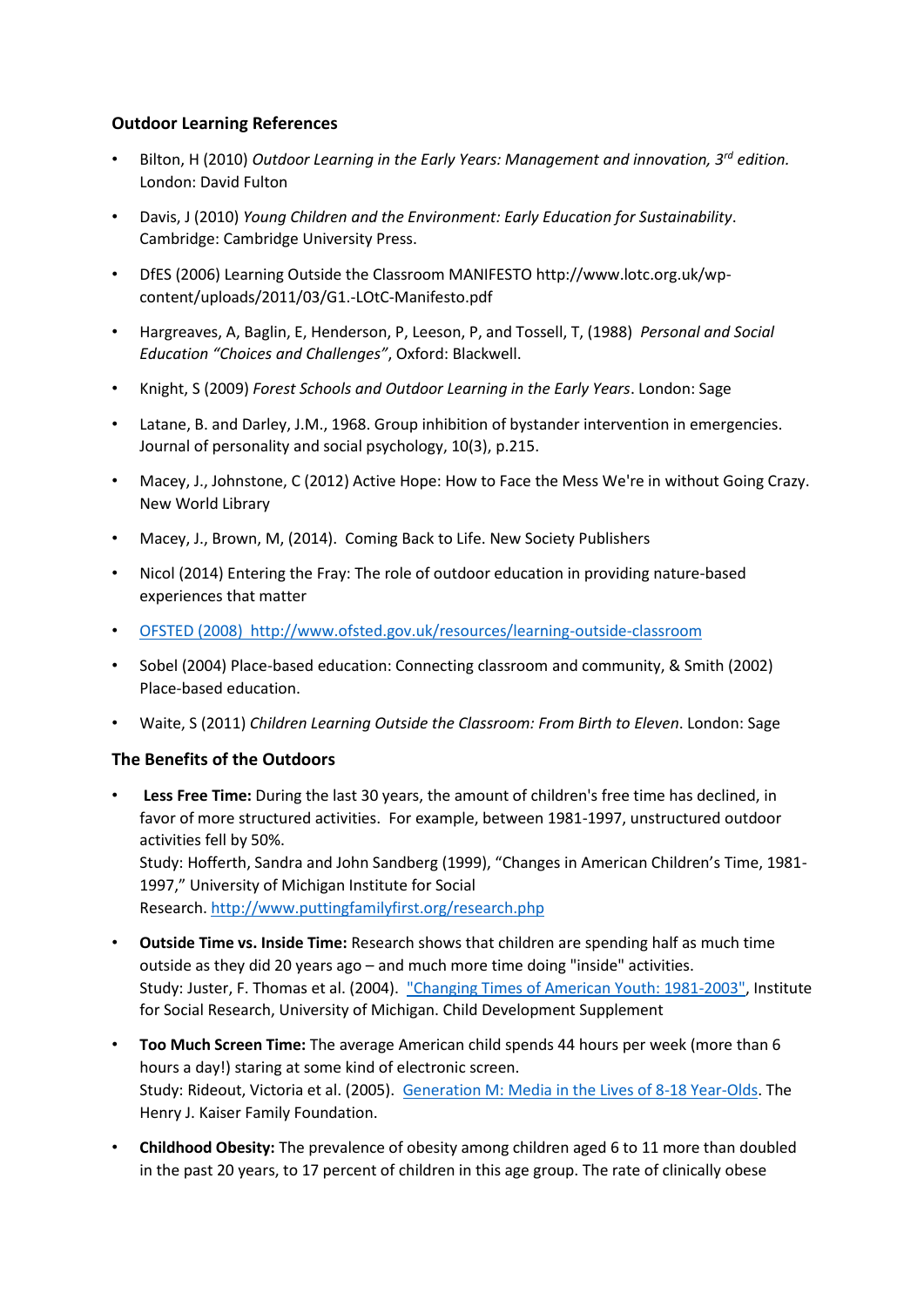adolescents (aged 12-19) more than tripled, to 17.6 percent. The Centre for Disease Control concludes that a major missing ingredient is an hour per day of moderate physical activity. Study: CDC's National Centre for Chronic Disease Prevention and Health Promotion. Division of Adolescent and School Health. [Childhood Obesity.](http://www.cdc.gov/HealthyYouth/obesity/) 20 Oct. 2008.

- **Increased Use of Ritalin in Children:** In 2000, one out of every eight American children was taking Ritalin for treatment of behavioural disorders such as Attention Deficit Hyperactivity Disorder (ADHD). Researchers hypothesized that an increase in television viewing, as well as greater academic pressure at an earlier age, was contributing to increased usage. Study: Sax, Leonard, "Ritalin - Better Living Through Chemistry?" The World and I. Nov. 1, 2000. [http://www.dadi.org/rtln\\_sax.htm](http://www.dadi.org/rtln_sax.htm)
- **Increased Use of Anti-Depressants in Children:** The use of anti-depressants in children grew between 1998 and 2002 from 1.6% to 2.4%, an adjusted annual increase of 9.2%. The growth in antidepressant use was greater among girls (a 68% increase) than among boys (a 34% increase.) Study: Delate T, Gelenberg AJ, Simmons VA, Motheral BR. (2004) "Trends in the use of antidepressant medications in a nationwide sample of commercially insured pediatric patients, 1998-2002." Psychiatric Services. 55(4):387- 391[.http://www.ps.psychiatryonline.org/cgi/content/abstract/55/4/387](http://www.ps.psychiatryonline.org/cgi/content/abstract/55/4/387)

• **Surge in Childhood Obesity:** In the past 30 years, childhood obesity has more than tripled. The

prevalence of obesity among children aged 6 to 11 years increased from 6.5% in 1980 to 19.6% in 2008. During the same time period, the prevalence of obesity among adolescents aged 12 to 19 years increased from 5.0% to 18.1%.

Study: CDC's National Center for Chronic Disease Prevention and Health Promotion. Division of Adolescent and School Health. Childhood Obesity. 20 Oct. 2008. <http://www.cdc.gov/HealthyYouth/obesity>

• **Lack of Vitamin D and Health Issues:** Many children in the U.S., especially minorities, need more Vitamin D. Spending time outside raises levels of Vitamin D, protecting children from bone problems and other health issues.

Study: American Academy of Pediatrics. "Many Children have suboptimal Vitamin D Levels," Pediatrics. October 26, 2009[.http://www.aap.org/advocacy/releases/oct2609studies.htm](http://www.aap.org/advocacy/releases/oct2609studies.htm) 

- **Near-Sightedness:** In several studies reported in the journal Optometry and Vision Science, researchers found that kids who spent more time outside during the day tended to have better distance vision than those who favored indoor activities. Study: [What's Hot in Myopia Research-The 12th International Myopia Conference,](http://journals.lww.com/optvissci/Fulltext/2009/01000/What_s_Hot_in_Myopia_Research_The_12th.2.aspx) Australia, July 2008
- **Natural Settings and Cognitive Behavior:** Children who are exposed to natural or outdoor settings receive benefits to their cognitive health, such as reduction of ADHD symptoms. Study: Wells, N.M. (2000). At Home with Nature: Effects of "greenness" on children's cognitive functioning. Environment and Behavior (32), 6, pp 775- 795. <http://eab.sagepub.com/cgi/content/abstract/32/6/775>
- **School Performance:** Offering environmental education programs in school improves standardized test scores.